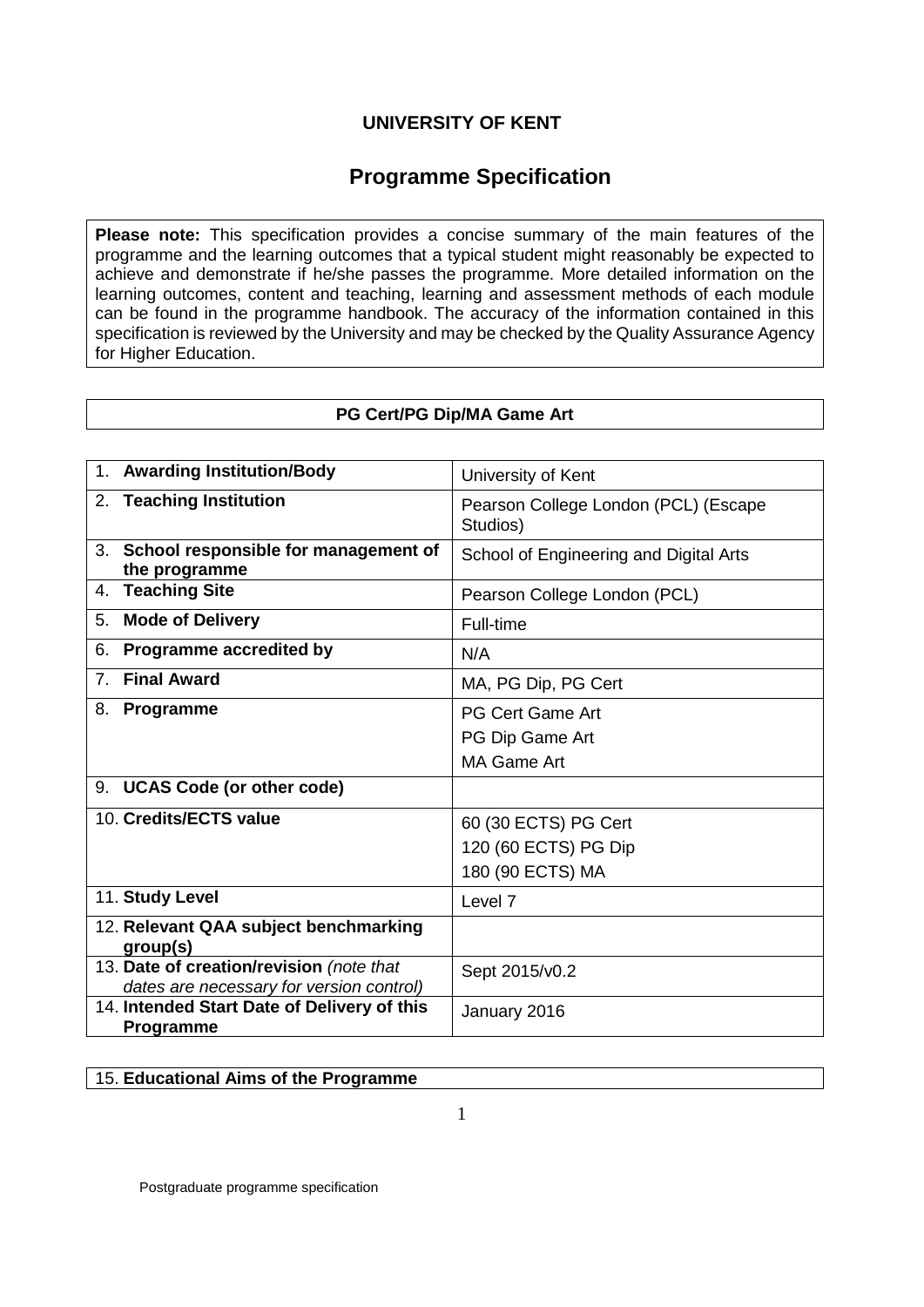#### The programme aims to:

The MA Game Art has been created as a response to industry demand for new creative talent and is focused on developing and nurturing your skills and creativity in preparation for a career as a game artist.

This year-long programme will allow students to develop their skills whilst working on collaborative projects just as they will in the industry. With excellent industry links and guidance from PCL/ES partners, students will benefit from learning the principles behind the creation of environments, interfaces and visual effects to a professional standard as well as the practical vocational experience needed to secure a job.

Using the PCL/ES experience-based pedagogy, students will develop a deep understanding of their technical craft, work in teams on professional projects, and learn how to produce beautiful interactive experiences. Critical reflection will be integral to the learning process, as well as an understanding and application of leadership and team dynamics theories and practices.

A key feature of this programme is the study of the games industry itself, providing students with the knowledge and understanding of current and emerging business models. This will allow them to progress either artists in an established studio or as an independent developer creating their own game.

#### **16 Programme Outcomes**

The programme provides opportunities for students to develop and demonstrate knowledge and understanding, qualities, skills and other attributes in the following areas.

#### **On completion of the PG Certificate, students will be have:**

#### **K. Knowledge and Understanding of:**

- K1 Advanced processes and techniques involved in the creation of immersive and engaging video games.
- K2 The trends in professional game development and their impact on the artistic elements of game production.
- K3 The relationship between code, design, art and prototyping in the production process.

### **Skills and Other Attributes**

### **I. Intellectual Skills in:**

I1 Critically evaluating and selecting artistic and technical solutions in relation to video game production for a variety of platforms.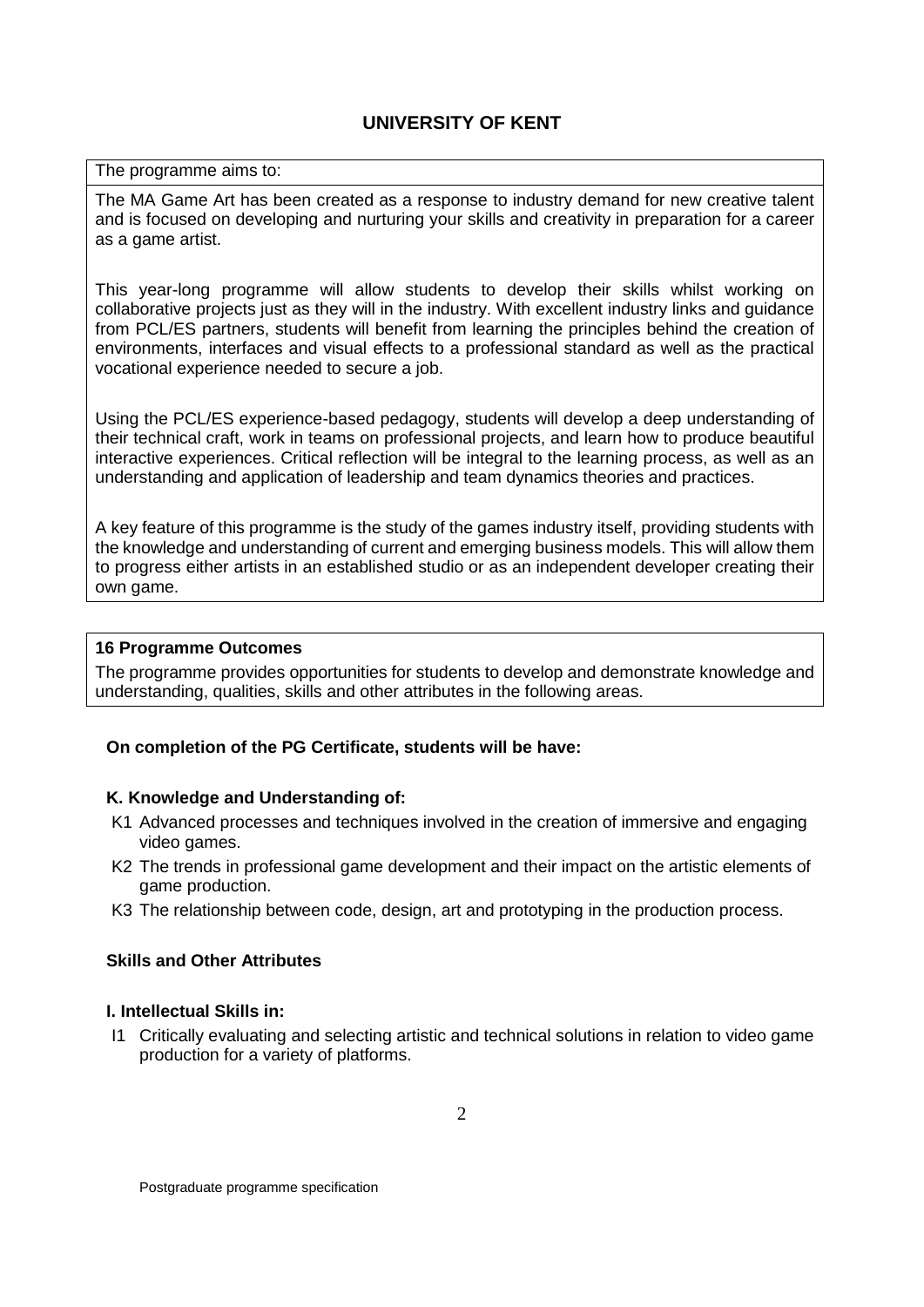- I2 Analysing the impacts of design, art and technical issues and iterating to inform new solutions.
- I3 Employing agile practices in relation to games production in a variety of industry contexts.

## **S. Subject-specific Skills:**

- S1 Using industry tools and techniques to a professional standard to create 2D and 3D content for real-time interactive games for a variety of platforms.
- S2 Using lighting, materials and textures to deliver aspects of a game design for a variety of platforms.
- S3 Creating/using art and design bibles for the process of constructing visual tools to inform production.

## **T. Transferable Skills:**

- T1 Researching, designing, planning and delivering a project that can adapt to meet a shared objectives within resource constraints.
- T2 Communicating and presenting to a variety of audiences in a technical and creative context.
- T3 Providing and responding effectively to critical feedback.

## **On completion of the PG Diploma, in addition to the PG Cert learning outcomes, students will be have:**

## **K. Knowledge and Understanding of:**

- K4 The tools and techniques used to create vfx for real-time interactive systems.
- K5 The use of industry production tools in a collaborative working environment.

## **Skills and Other Attributes**

## **I. Intellectual Skills in:**

I4 Critically evaluate, select and deploy advanced techniques for producing an interactive game environment and assets.

## **S. Subject-specific Skills:**

S4 Evaluating and using advanced Games and VFX tools and techniques to produce real-time effects and simulations.

## **T. Transferable Skills:**

- T4 Research-based problems combining design, art and technical issues.
- T5 Defining and monitoring scheduling of complex resources to deliver a collaborative project.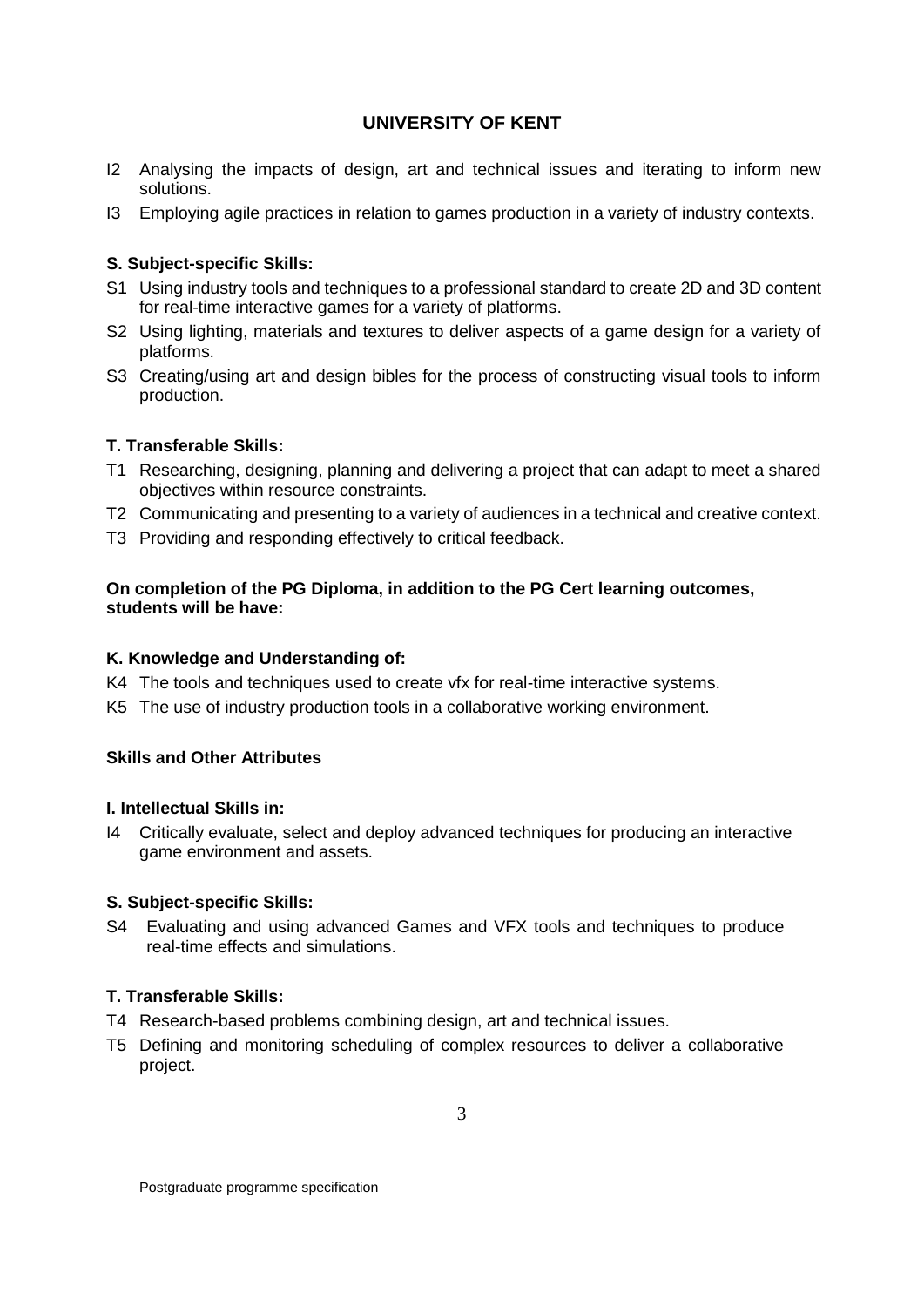### **On completion of the MA, in addition to the PG Diploma learning outcomes, students will have:**

## **K. Knowledge and Understanding of:**

K6 The theory and practice of current and emerging techniques used in a professional video game production.

### **Skills and Other Attributes**

#### **I. Intellectual Skills in:**

I5 Critically evaluating practices for a complex project with reference to peer schedules and critical pathways of production.

### **S. Subject-specific Skills:**

- S5 Apply a range of complex production skills to a major production project.
- S6 Advanced practical skills in the implementation of a complex video game production.

### **T. Transferable Skills:**

- T6 Advanced research, technical, critical analysis and problem solving abilities in the absence of complete or definite information.
- T7 Managing resources to a high standard under varying constraints and conditions.

### **Teaching/learning and assessment methods and strategies used to enable outcomes to be achieved and demonstrated**

Escape Studios / Pearson College London's pedagogy has been developed over 13+ years of programme delivery, enhanced with reference to emerging and established educational theory, and refined through feedback from industry professionals and pilot projects. There are four principles that constitute the pedagogy:

## *Create Beautiful Things (Art & Design)*

- Learning and applying fundamental art and design skills to creative digital projects.
- Developing an artistic voice as the new generation of visual artists.
- Shaking up the industry by prizing originality, curiosity, and innovation.
- Absorbing influences from outside the classroom.

#### *Learn a Craft (Craft)*

- Learning and honing a specific craft through hard work and a good eye.
- Challenging programmes that are rigorous, practical, and unpredictable; like a hybrid of an art and design school, an apprenticeship, and a start-up.
- Recognising the importance of learning from the masters, whilst developing a style and signature.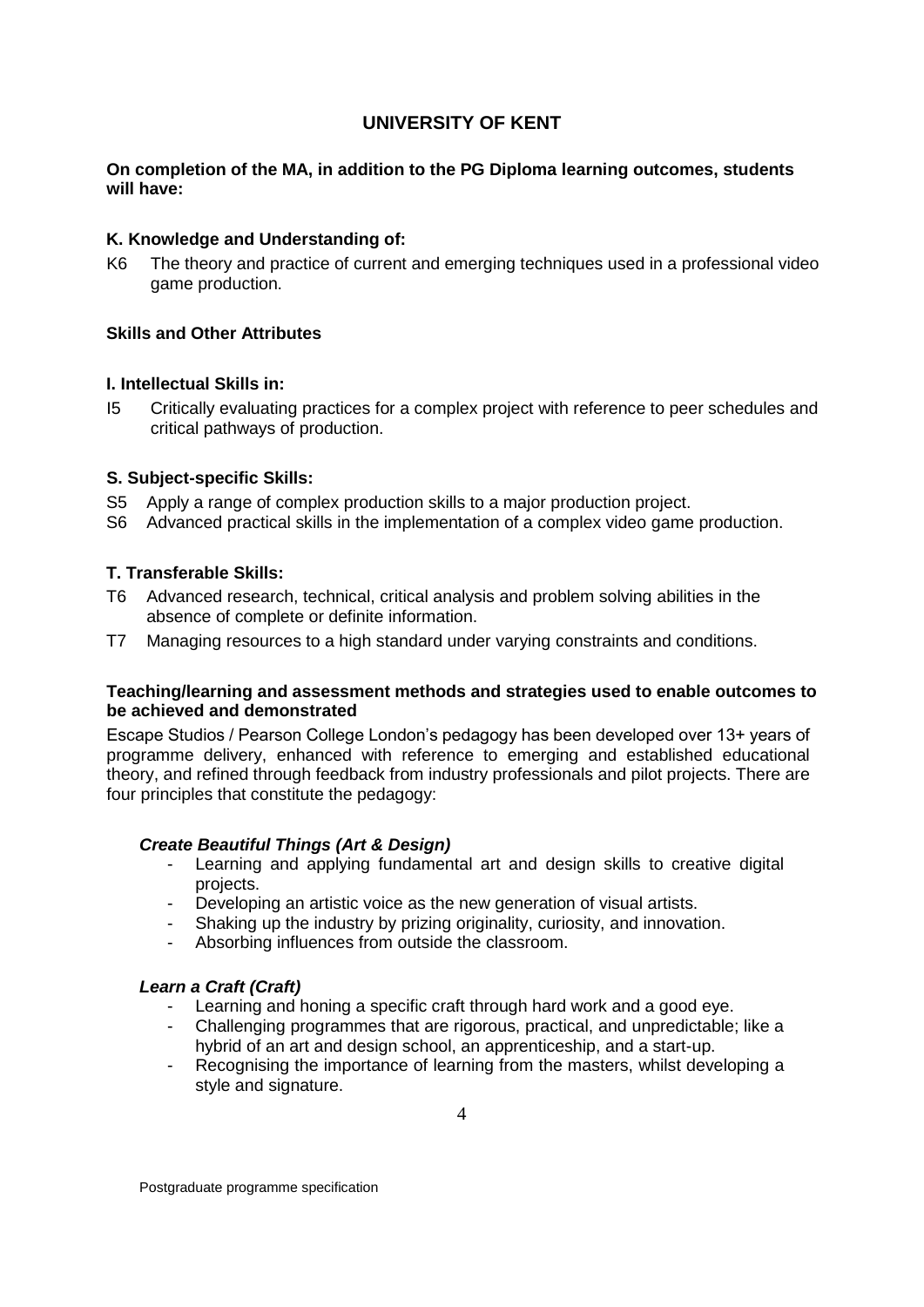- Developing the cognitive skills that are required to work at a high level in the video games industry.

## *Work in Teams (Process)*

- Building strong communities of practice: supportive, professional, challenging, honest.
- Work in groups with their own culture and community feel. Being part of the wider Escape Studios / Pearson College London community, which is in turn part of the global professional community.
- Learning from each other, by giving and receiving feedback, sharing skills, and collaborating on projects as leaders and members.
- Having an equal stake in the learning experience. This is democratic education, not autocratic.

## *Make it Viable (Business)*

- Respecting and contributing to the rich video games community.
- Working with state-of the-art technology on realistic projects to produce work that would make studios money.
- Following a realistic production/development pipeline in all projects.
- Understanding the business case for the things that are being made.
- Having an in-depth knowledge and application of professional techniques so that graduates are useful in the industry.

## **Key Teaching Methods (all phases)**

#### *Tutors*

Students are assigned a tutor who will provide individualised pastoral support for them over the course of the programme. Each semester, tutors and tutees will meet in a 1 to-1 tutorial to talk about their progress through the programme; to discuss personal and professional development; and feedback on individual and group work from art & design, craft, process, and business perspectives.

Tutors will track the progress of tutees and record any issues relevant for discussion at progression panels and post-module review sessions.

#### *Modules*

The programmes are built around a logical series of intensive learning experiences, each of which are structured as specific modules. These are either Craft-focused or Project-focused. Students are expected to be engaged in their study whether it be in studio/class full-time or as independent directed study, full time, just like in a professional studio.

Tutors lead the Craft modules, teaching students everything they will need to know to create high-quality visual and interactive experiences. This is where the students initially gain most of their knowledge and subject specific theory and skills and setting this in context, and the environment fosters an apprentice-like experience, learning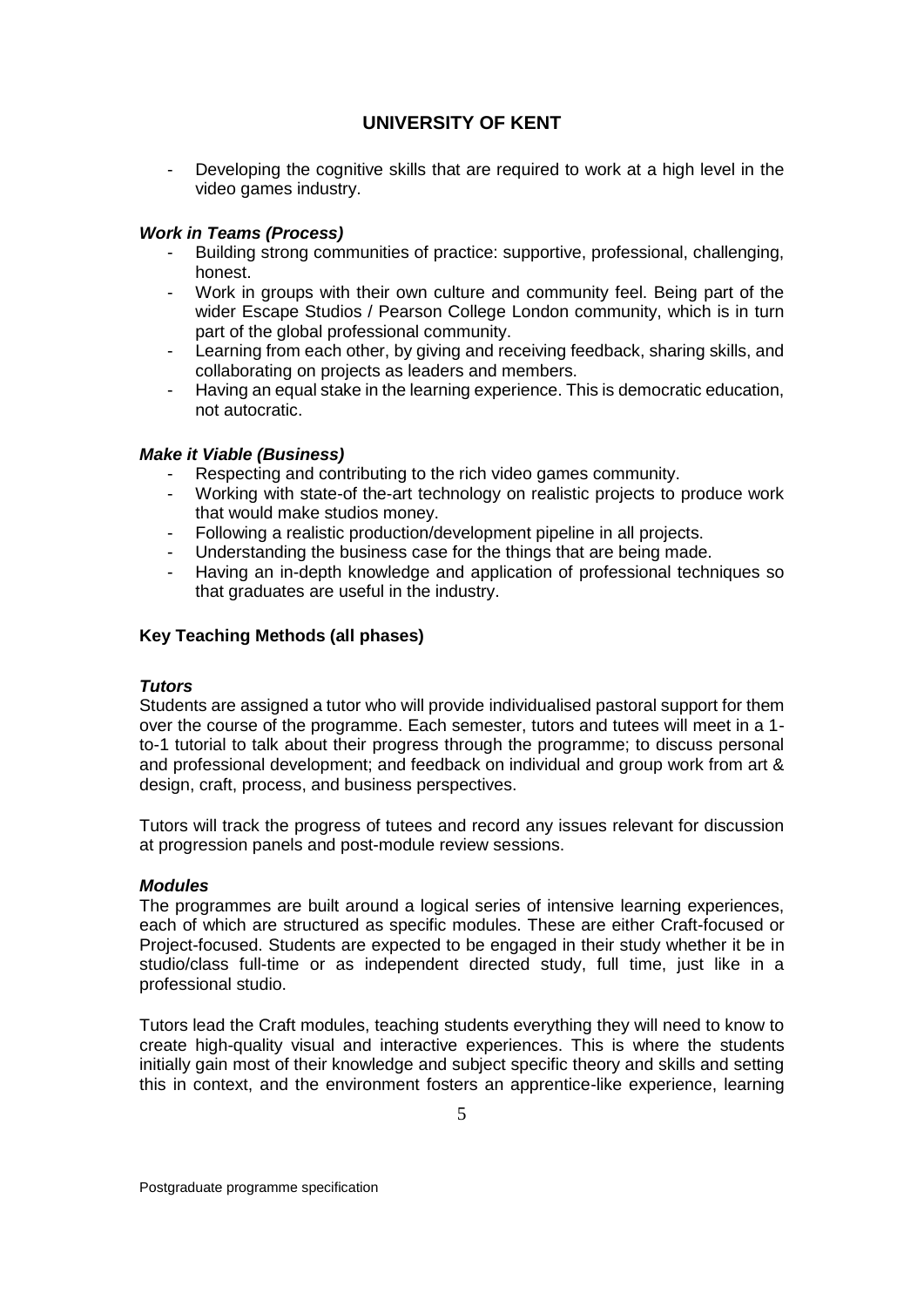from and working with master craftsmen. The focus here is on the individual and their skills, with feedback coming from tutors, peers, and self-reflection.

Tutors and industry professionals lead the Project modules, giving students the chance to work on projects to a client brief, put their skills to practice, and collaborate through a production or development pipeline. These modules are the primary way that the intellectual and transferable skills are developed. The focus here is on the individual's role in a larger collaborative brief, whether that be a student team project or in the context of a wider collaborative environment. Feedback comes from tutors, peers, selfreflection, and the industry. These Projects are generally divided into three phases: concept, making, and retrospective.

#### *Delivery Modes*

#### Skills Sessions

Tutor-led, intensive periods in the classroom where students learn the theory and technical skills that are essential for their specific craft. These sessions are very practical, with students following demonstrations and working on tutor-defined exercises to develop their theoretical understanding and skills of their craft, providing a strong link between theory and practice. Such is the complexity of the software used in the creation of visual effects, computer animations, and video games, we have refined this effective and efficient way of supporting students to gain mastery.

### **Tutorials**

These are tutor-led sessions that are not focused on technical skills, but on developing subject specific knowledge and broad transferable competencies. These include discussions and presentations around key theories, critical reflection and feedback activities (dailies and notes), team building & group dynamics workshops, and pastoral elements.

Tutorials will be held with the entire cohort, working groups, or on a 1-to-1 basis, as appropriate.

#### **Studio Time**

Practical, open, and largely collaborative periods in the studio, where students work on individual assignments or group projects without tutor intervention. Generally there will be a studio assistant available to support with technical issues, but these are periods where students learn how to apply their lessons from the Skills Sessions to an industry-appropriate challenge or brief.

#### Self-Directed

For the remaining time students will manage their own learning process. Working on individual or group projects as is appropriate, following the recommended reading, implementing tutor recommendations from 1-to-1 tutorials, or pursuing side projects for personal and professional development.

#### *Environment*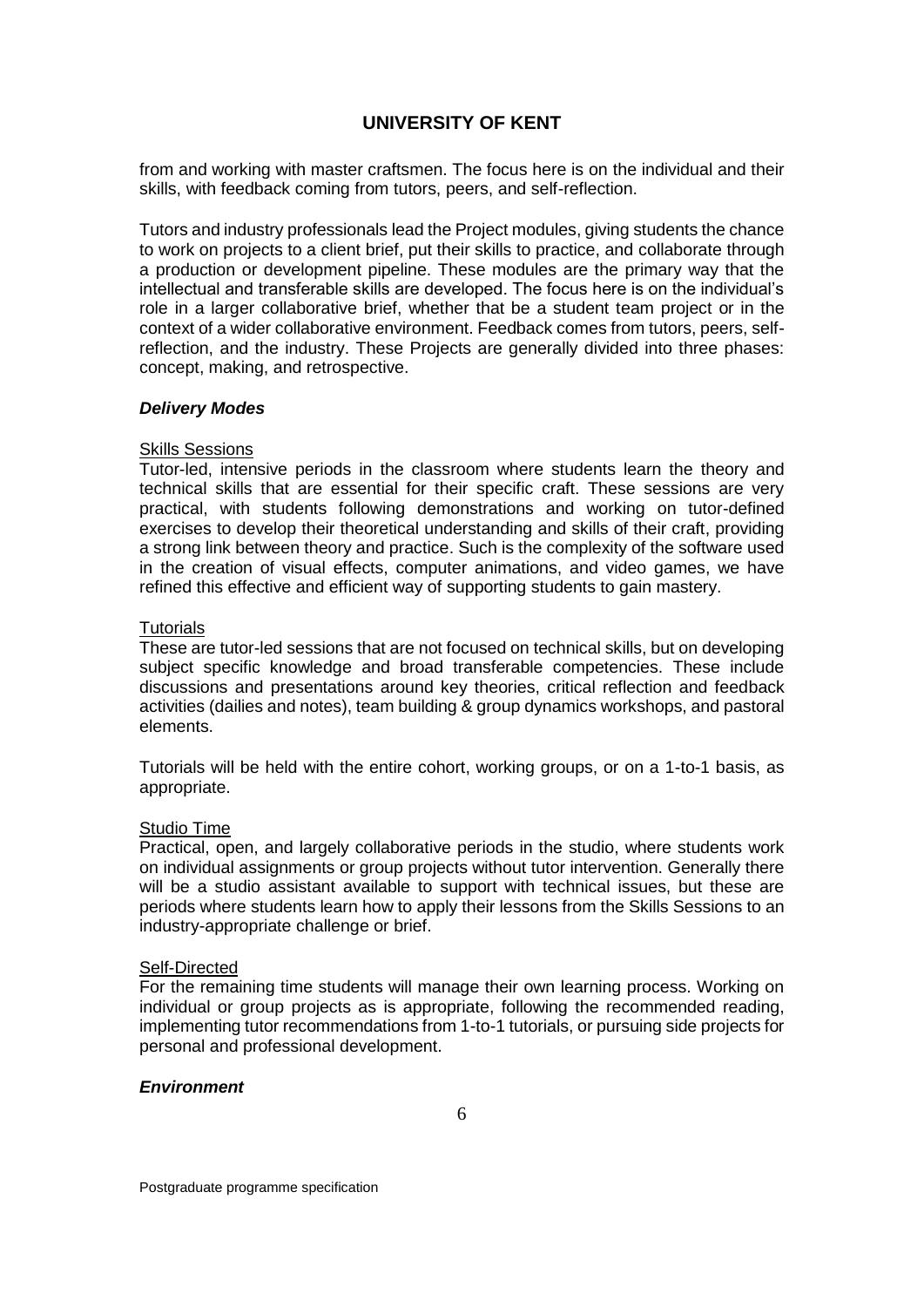Learning takes place in a flexible, open space which can be configured in different ways to support collaboration whilst allowing space for individual, quiet working.

#### *E-learning*

Technical support is provided through online tutorials and recorded teaching sessions. These cover specific skills and can be accessed by students at anytime from anywhere.

### *Dailies / Notes*

Success in the creative industries depends on regular and effective critical feedback on work-in-progress. During Craft and Project modules tutors and teams will run regular group sessions where individuals can get peer feedback from creative and technical points of view. This will be regular, constructive, and formative, supporting students to produce the best quality work possible before the summative assessment points at the end of modules.

### *Retrospectives (Retros)*

The term is borrowed from agile production methods, and is essentially a designated period for reflection and analysis. Students will take part in retros, reflecting as individuals and through group discussion on the work produced and the module as a whole. They will explain and discuss their lessons, and define actions they will take in future work. Retros play an important role in students developing a keen understanding of themselves, how they work, what their role is in teams, and how they can improve their practice.

#### *Studio Meetings*

These short meetings will take place on a regular basis. Tutors, students, and key stakeholders will attend. This is an important space for updates, changes, feedback, showing work, special projects, solving problems, and celebrations.

#### *Student Rep*

To ensure that the needs and concerns of the students are being taken into account throughout the programme, we will appoint one student representative from each pathway. They will be responsible for collecting and feeding back to the delivery team at post-module review sessions.

#### **Key Assessment Methods**

All assessment is 100% coursework.

Team project work will be assessed according to the following table:

| Assessor  | Tutor   | Industry | Peer          | Self |  |
|-----------|---------|----------|---------------|------|--|
| Component | Product |          | Retrospective |      |  |
| Weighting | 25%     | 25%      | 25%           | 25%  |  |
|           |         |          |               |      |  |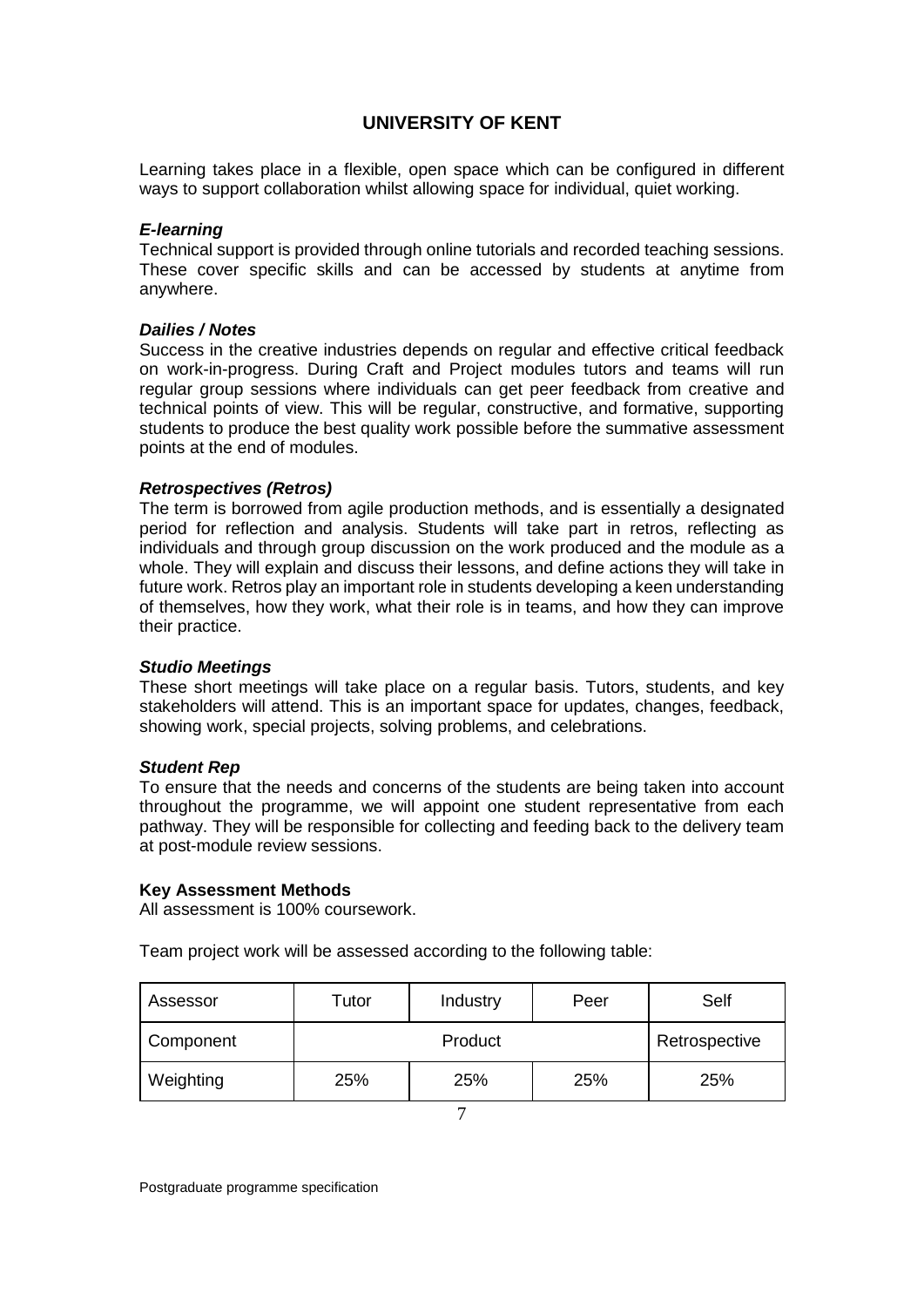| Group/individual | aroup | Individual |
|------------------|-------|------------|
|------------------|-------|------------|

All marks are moderated by the tutors. Peer and self-marked components are moderated after a group or 1-to-1 discussion respectively.

#### *Student Output*

#### Proposal

Students present a detailed plan of how they will meet a specific brief, either as individuals or in a group. The plan will be presented in written form or through an inperson presentation.

### Prototype

Often presented midway through a project, or for a shorter project. Students will work individually or in groups to create a prototype of a VFX shot, computer animation, or video game. They will present this in person, or online with written/audio commentary.

### Product

Presented at the end of a project, or for a longer project. Students will work individually or in groups to create a high quality VFX shot, computer animation, or video game that fulfils a specific brief. They will present this in person, or online with written/audio commentary.

## Portfolio

Cumulative work produced over a period of time, showing influences, work in progress, progression, and final products. Portfolios will demonstrate the breadth and depth of each student's craft. Almost exclusively for individual work, this output will form an essential part of each student's CV/showreel.

#### **Retrospective**

Individuals and groups reflect on the product and the process of a module as well as the theoretical and contextual underpinning of the process. Assessing their own performance in relation to the learning outcomes and assessment criteria. This is presented as a written journal or a recorded group discussion, for assessment and moderation.

## *Assessment Types*

## Studio Crit.

A discursive assessment method where students present work in front of the whole group. This is often used for formative assessment, but also used for summative assessment when a mix of tutor, industry, and peer input is required.

Written and/or verbal feedback and grades are given in line with the module learning outcomes and assignment assessment criteria.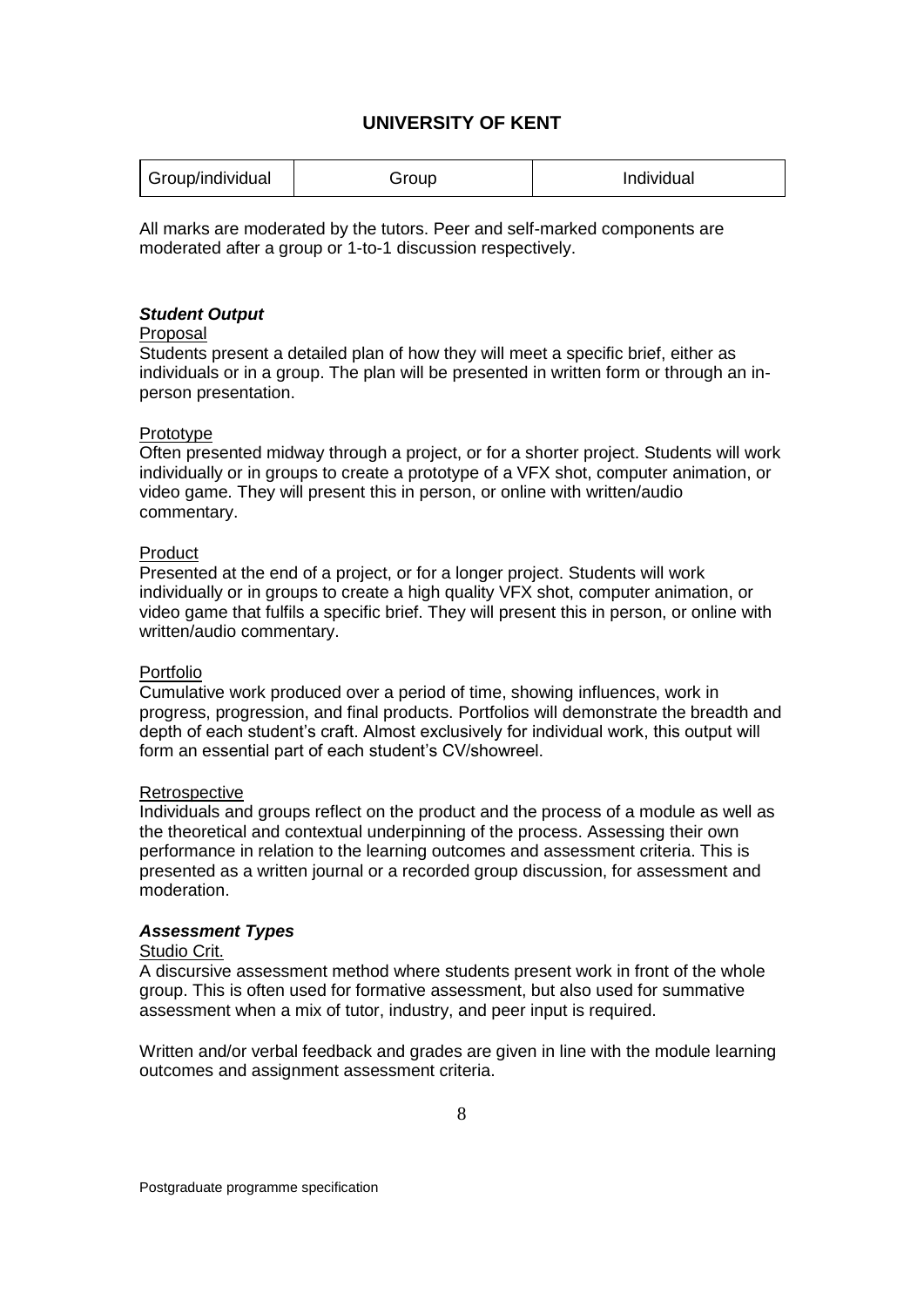### Panel Crit.

A selected panel (which can include tutors, peers, and industry) hears presentations from groups and individuals and gives written and/or verbal feedback in line with the learning outcomes and assessment criteria.

# 1-on-1 Crit.

An individual or group presents work to a tutor or peer for feedback and/or grading. This is a private and in-depth assessment method. The assessor provides written and/or verbal feedback in line with the learning outcomes and assessment criteria.

#### Portfolio Review

Tutors (and sometime industry professionals) provide specific feedback on individual portfolios. Often in person, and always with the view to improving and making recommendations for further learning and development work. As always, the assessor provides written and/or verbal feedback in line with the learning outcomes and assessment criteria.

### Retrospective Review

Individuals and groups submit the results of a project retrospective. This will generally be in written form for individuals, and as recorded audio with summary notes for groups. The assessor provides written and/or verbal feedback in line with the learning outcomes and assessment criteria.

### *Craft Modules*

- There will be at least as many formative assessment points as summative points throughout each module. These will be organised by tutors and incorporate feedback from tutors, peers, and self-reflection.
- Summative assessment points will be at the end of the module, incorporating feedback from tutors, moderated peer and moderated self-reflection, with assessment criteria derived from the learning outcomes.
- Feedback and grades will often be delivered in person to facilitate discussion and understanding, and will always followed up in written form for clarity and quality.

## *Project Modules*

- Formative assessment points will be at the end of the *concept* phase and midway through the *making* phase, incorporating feedback from tutors, peers, and self-reflection.
- Summative assessment points will be at the end of the *making* phase, incorporating feedback from tutors, and moderated feedback from industry professionals and peers. A moderated self-reflection following the *retrospective* phase will make up part of final grade. All assessment criteria derived from the learning outcomes and the project brief.
- Feedback and grades will largely be delivered in person to facilitate discussion and understanding, and will always be followed up in written form.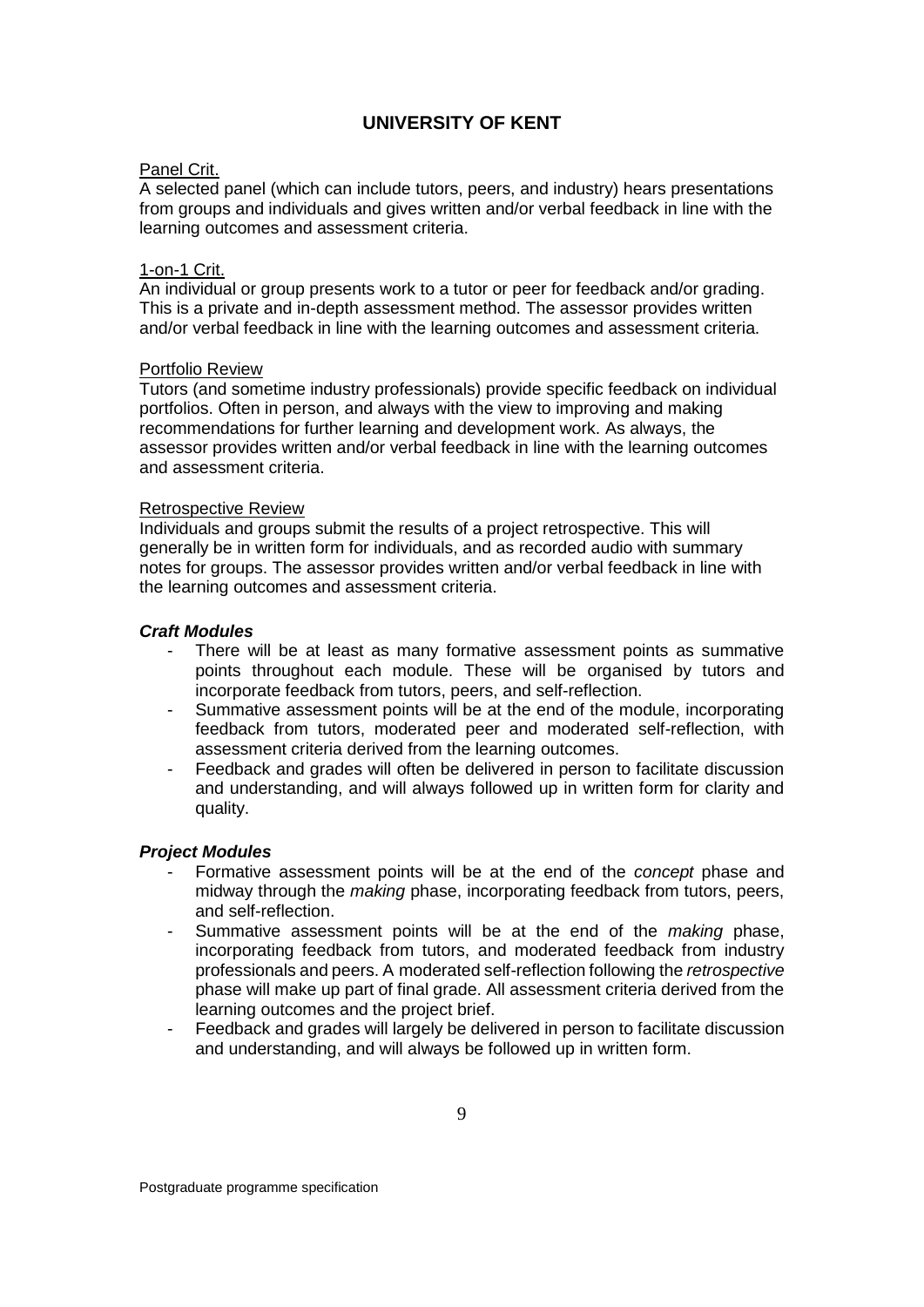#### *Management*

Tutors will manage the assessment process, with oversight of the Programme Lead, Deputy Vice-Principal and the validating partner team.

#### *Resubmission*

Following any failed module, in accordance with University of Kent regulations, students have a maximum of two further attempts to successfully pass the module. Students who have failed a module will be given an opportunity for resubmission following detailed feedback and discussion with tutors.

For more information on the skills developed by individual modules and on the specific learning outcomes associated with any fallback award relating to this programme of study, see the module mapping.

## **17 Programme Structures and Requirements, Levels, Modules, Credits and Awards**

This programme is studied over one year full-time.

Each programme is divided into three phases. Phase 1 comprises modules to a total of 60 credits and involves 12 weeks of intensive classroom tuition. Phase 2 is a further 60 credits based around a further 6 weeks intensive tuition together with a collaborative project. Phase 3 comprises a 60 credit project/dissertation module. Students must successfully complete each module in order to be awarded the specified number of credits for that module. One credit corresponds to approximately ten hours of 'learning time' (including all classes and all private study and research). Thus obtaining 180 credits in an academic year requires 1,800 hours of overall learning time. For further information on modules and credits refer to the Credit Framework at<http://www.kent.ac.uk/teaching/qa/credit-framework/creditinfo.html>

Each module and programme is designed to be at a specific level. For the descriptors of each of these levels, refer to Annex 2 of the Credit Framework at

[http://www.kent.ac.uk/teaching/qa/credit-framework/creditinfoannex2.html.](http://www.kent.ac.uk/teaching/qa/credit-framework/creditinfoannex2.html) To be eligible for the award of a Masters degree students must obtain 180 credits, at least 150 of which must be Level 7. Students who obtain 60 credits will be eligible for a PG Certificate, students who pass 120 credits will be eligible for a PG Diploma.

This programme has flexible start dates which may vary from year to year. There will typically be one start date in the Autumn, which will be in August, September or October and another at the start of the calendar year, which will be in January or February.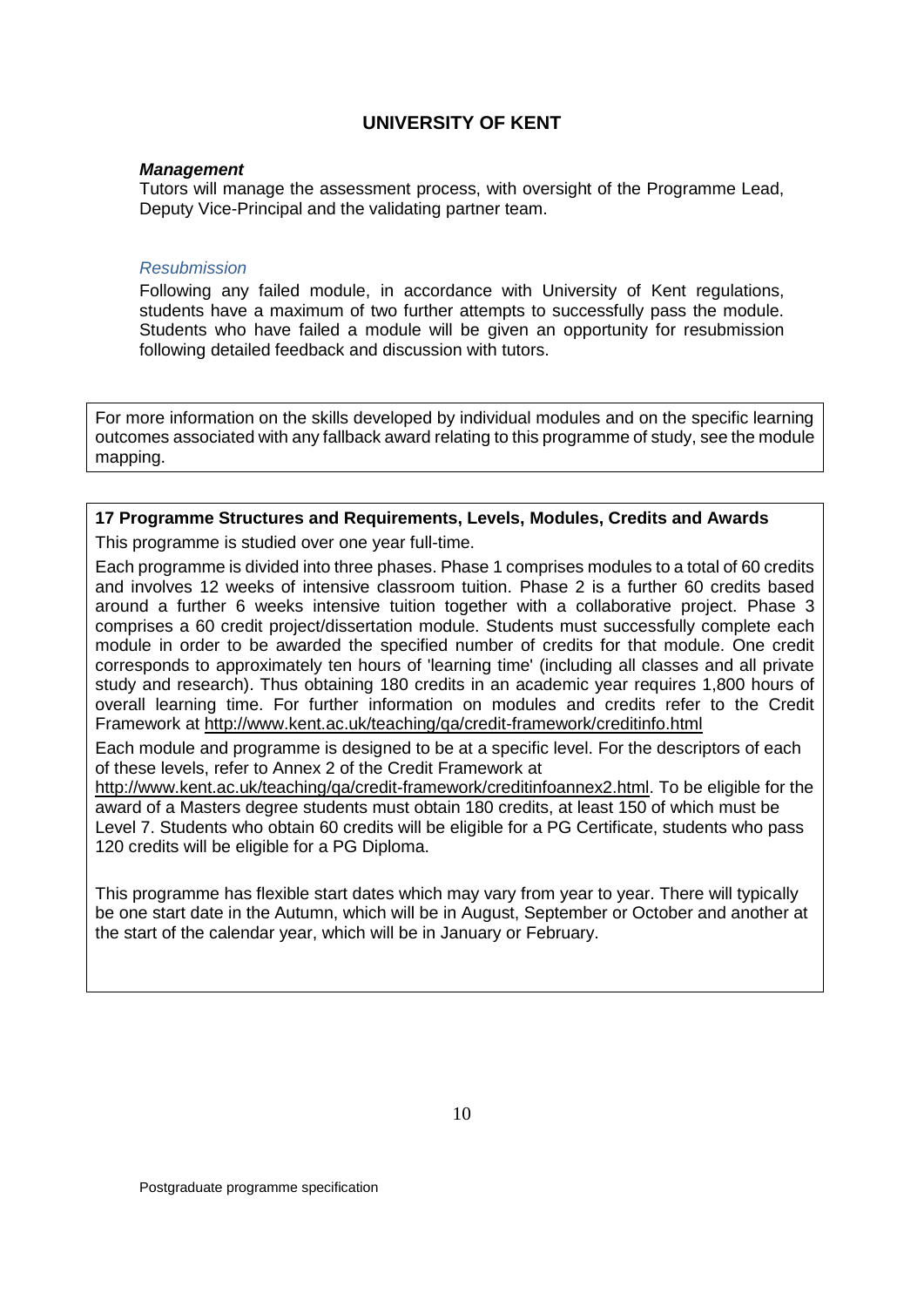|        | Code                      | <b>Title</b>                      | Level          | <b>Credits</b> | Term(s) |  |  |  |
|--------|---------------------------|-----------------------------------|----------------|----------------|---------|--|--|--|
|        | Phase 1                   |                                   |                |                |         |  |  |  |
|        | <b>Compulsory Modules</b> |                                   |                |                |         |  |  |  |
| GA7001 | <b>PRSN7004</b>           | Game Art - Foundations            | $\overline{7}$ | 30             | 1       |  |  |  |
| GA7002 | <b>PRSN7003</b>           | Game Art - Advanced               | 7              | 30             | 1       |  |  |  |
|        | Phase 2                   |                                   |                |                |         |  |  |  |
|        | <b>Compulsory Modules</b> |                                   |                |                |         |  |  |  |
| GA7003 | <b>PRSN7002</b>           | Games Art - FX and Technical Art  | $\overline{7}$ | 30             | 2       |  |  |  |
| PR7001 | <b>PRSN7000</b>           | <b>Game Collaborative Project</b> | $\overline{7}$ | 30             | 2       |  |  |  |
|        | Phase 3                   |                                   |                |                |         |  |  |  |
|        | <b>Compulsory Modules</b> |                                   |                |                |         |  |  |  |
| PR7002 | <b>PRSN7001</b>           | <b>Game Production Project</b>    | 7              | 60             | Summer  |  |  |  |

## **18 Work-Based Learning**

Disability Statement: Where disabled students are due to undertake a work placement as part of this programme of study, a representative of the University will meet with the work placement provider in advance to ensure the provision of anticipatory and reasonable adjustments in line with legal requirements.

Work-based learning is not structurally part of the programme, but learning takes place in an environment that replicates that of a typical creative industries studio. This is particularly relevant to the project work, where students work in teams to industry practices and procedures, ensuring that they have experience of the workplace environment during their studies.

## **19 Support for Students and their Learning**

- Escape Studios / Pearson College London induction programme
- Programme/module handbooks
- Learning resources & support [https://www.pearsoncollegelondon.ac.uk/student](https://www.pearsoncollegelondon.ac.uk/student-experience/undergraduate/learning-support.html)[experience/undergraduate/learning-support.html](https://www.pearsoncollegelondon.ac.uk/student-experience/undergraduate/learning-support.html)
- Student Support & Wellbeing <https://www.pearsoncollegelondon.ac.uk/study/postgraduate/student-support.html>
- PCL Student Association [https://www.pearsoncollegelondon.ac.uk/student](https://www.pearsoncollegelondon.ac.uk/student-experience/undergraduate/pcsa.html)[experience/undergraduate/pcsa.html](https://www.pearsoncollegelondon.ac.uk/student-experience/undergraduate/pcsa.html)
- Careers and Employability [https://www.pearsoncollegelondon.ac.uk/working-with](https://www.pearsoncollegelondon.ac.uk/working-with-business/career-coaching.html)[business/career-coaching.html](https://www.pearsoncollegelondon.ac.uk/working-with-business/career-coaching.html)

## **20 Entry Profile**

The minimum age to study a degree programme at the university is normally at least 17 years old by 20 September in the year the programme begins. There is no upper age limit.

20.1 **Entry Route**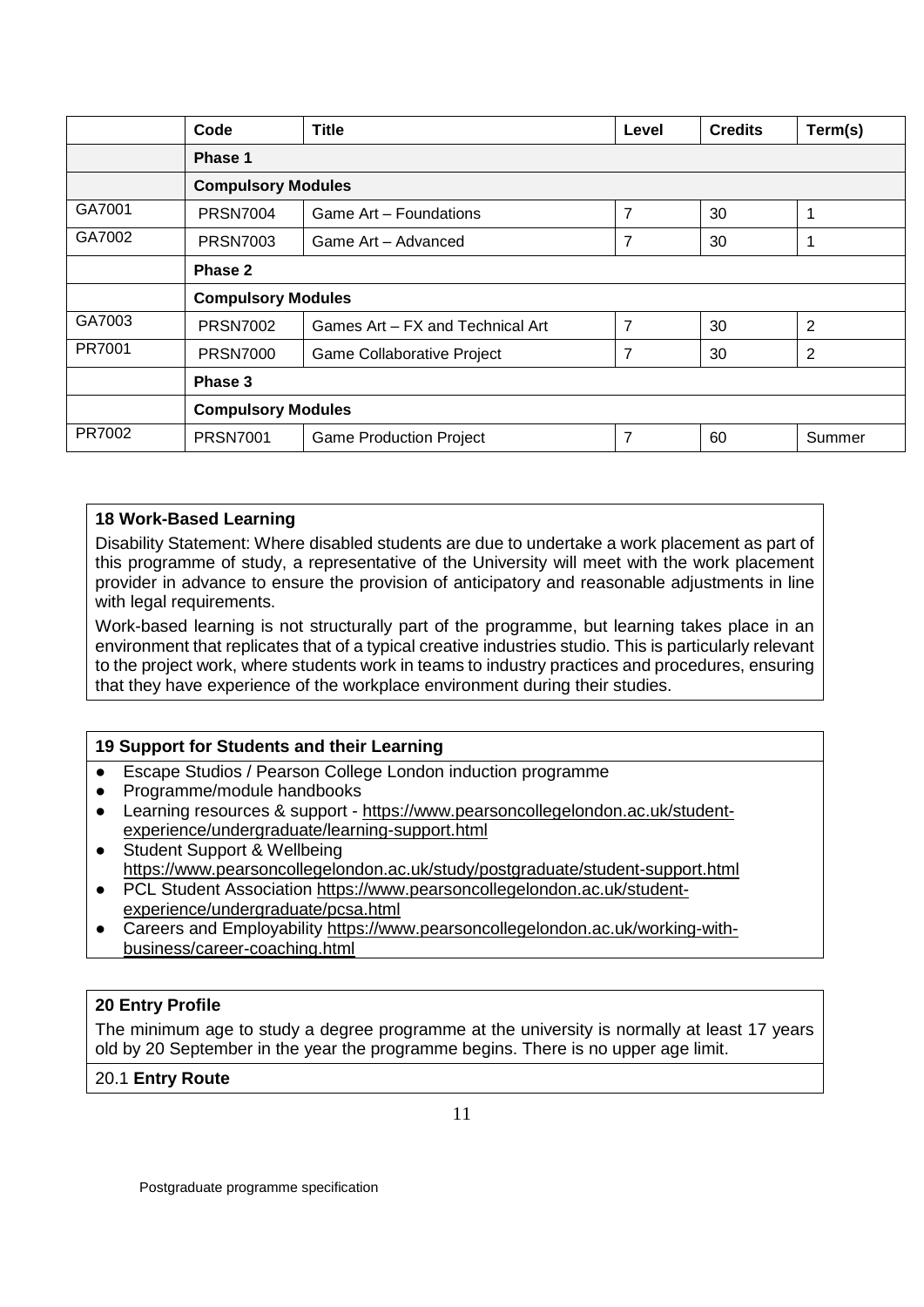For fuller information, please refer to the College prospectus

Normal requirements are for an Undergraduate Honours Degree at 2.1 level or equivalent in a related discipline together with a portfolio of creative work. Other qualifications or experience in lieu of formal qualifications will be considered by the admissions team and where appropriate an appropriate case will be made to the admissions office.

Students who do not have English as a first language will need to demonstrate their proficiency with appropriate qualifications or evidence of having been taught English previously. Typical English Language Level: average 6.5 IELTs, minimum 6.0 reading and writing.

Pearson College welcomes applications from people of all backgrounds and abilities. Those with a disability are encouraged to discuss the nature of their disability with the Programme during the application process. The College has a process to assess additional learning needs, providing support and where appropriate 'reasonable adjustments' in assessment.

## 20.2 **What does this programme have to offer?**

This programme has been designed through close consultation with leading educators and industry professionals in the games industry. During this research period it became clear that we needed to create a programme in which technical skills and collaborative working practices were equally weighted. Students would learn their craft in intensive modules, then apply and consolidate the skills they've learned in a practical project.

A block delivery model was devised to ensure that the students could focus on either craft or project work, and to make those projects feel like real industry projects. Pearson College London / Escape Studios' existing pedagogy was adapted to incorporate elements of projectbased delivery.

The core design team met advisors at Degree Concept Team (DCT) sessions and visited them in their studios and offices. Partner organisations include: Sony Computer Entertainment Europe, Media Molecule, Royal College of Art, ustwo and Future Games of London. The industry and academic partners are really engaged, and will assure the relevance of this programme by delivering workshops, giving talks, setting briefs, and providing feedback for the students. This connection with the industry, combined with the expert instruction from existing tutors provides a powerful and practical student learning experience.

The assessment methods employed in this programme have been developed to mirror industry practice as far as possible. We balance feedback from tutors and industry experts, with peer feedback and self-assessment. It is crucial that students learn how to accept and work with feedback from their superiors and peers, as this will be the norm when they work in industry. They also need to develop a keen self-critical eye. To be able to step back from their work and see what they could improve, and to have the ability look at themselves and their working practices, and make changes where necessary.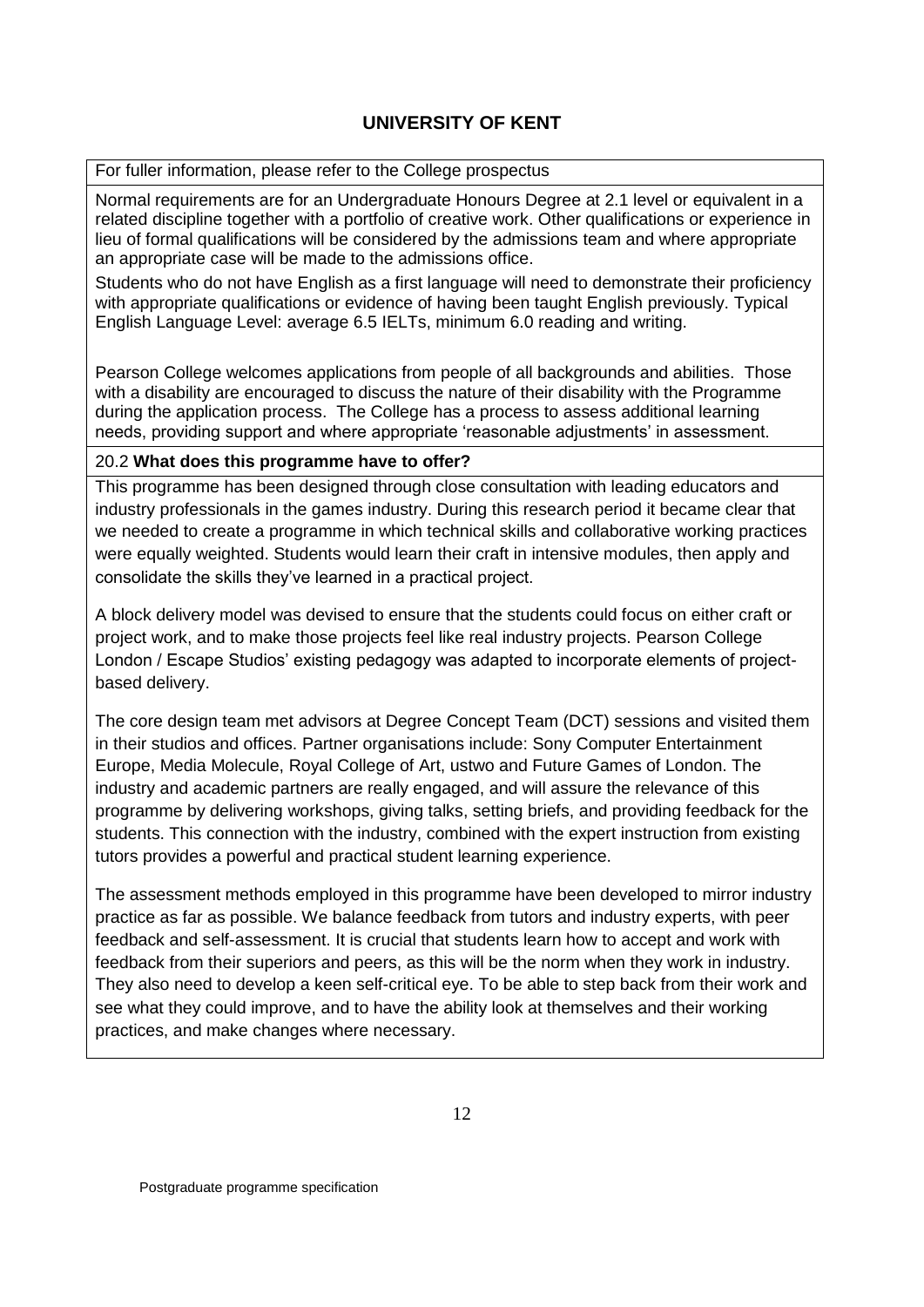Graduates of the programme will be ready for work. They will have a deep technical knowledge of their craft, and those who have completed the MA will have the ability to work in teams and collaborate with people in adjacent roles and fields. They will understand the business of the games industry, and will bring all of these aspects together to create beautiful visual experiences.

## 20.3 **Personal Profile**

Applicants should exhibit:

- A passion for the games industry
- An intellectual interest in the history, theory and practice the video games industry
- An ability to adapt and change with varying circumstances
- A thirst for knowledge and a desire to solve complex problems
- An enthusiasm for collaborative and team working
- A desire to shape the future of video games

## 21 **Methods for Evaluating and Enhancing the Quality and Standards of Teaching and Learning**

21.1 **Mechanisms for review and evaluation of teaching, learning, assessment, the curriculum and outcome standards**

- Student module evaluations and feedback questionnaires
- Annual programme and module monitoring reports, see
- <http://www.kent.ac.uk/teaching/qa/codes/taught/annexe.html>
- External Examiners system, see <http://www.kent.ac.uk/teaching/qa/codes/taught/annexk.html>
- Periodic programme review, http://www.kent.ac.uk/teaching/ga/codes/taught/annexf.html
- Annual staff appraisal
- Peer observation
- Quality Assurance Framework,<http://www.kent.ac.uk/teaching/qa/codes/index.html>
- QAA Higher Education Review, see [http://www.qaa.ac.uk/InstitutionReports/types-of](http://www.qaa.ac.uk/InstitutionReports/types-of-review/higher-education-review/Pages/default.aspx)[review/higher-education-review/Pages/default.aspx](http://www.qaa.ac.uk/InstitutionReports/types-of-review/higher-education-review/Pages/default.aspx)

## 21.2 **Committees with responsibility for monitoring and evaluating quality and standards**

Committees at the University of Kent include:

- School Learning and Teaching Committee
- Faculty Learning and Teaching Committee
- Faculty Board
- Learning and Teaching Board
- Board of Examiners

Committees at Pearson College London include:

- Staff-Student Liaison Committee
- Progression and Retention Committee
- Review and Enhancement Committee
- Academic Board